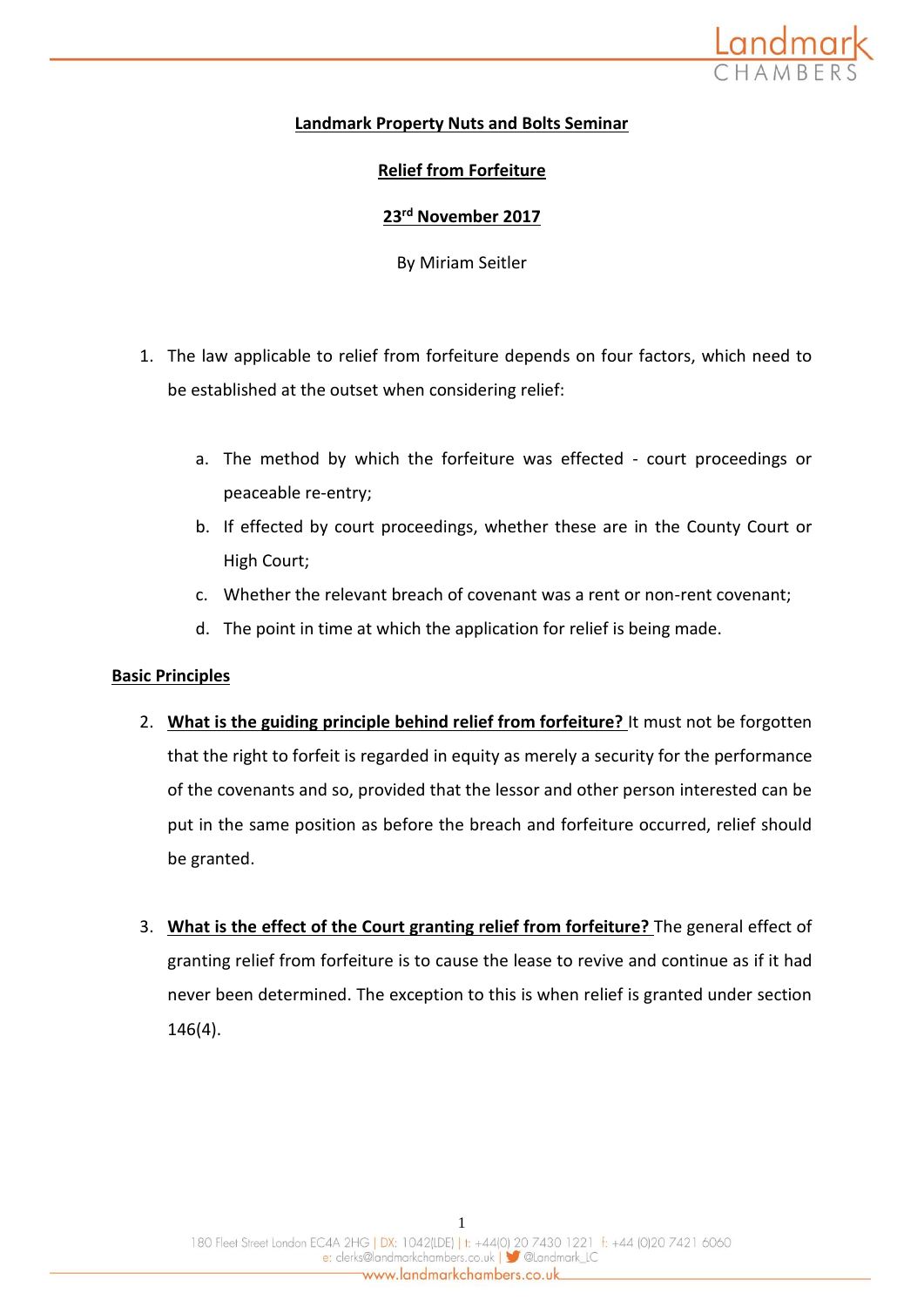

- 4. **Can one joint tenant apply for relief without the other?** No, a joint tenant cannot apply for relief against the will of another joint tenant: *TM Fairclough & Sons v Berliner* [1931] 1 Ch 60.
- 5. **Can a lessor and lessee agree amongst themselves for relief to be granted, without a Court order?** The better position is that they cannot, as has been held in the County Court decision *Zestcrest Ltd v County Hall Green Ventures Ltd* [2011] 50 EG 60. However, there is High Court authority to the contrary: *William Skelton & Son Ltd v Harrison & Pinder Ltd* [1975] QB 361.

### **Relief in Non-Payment of Rent cases**

6. **What is considered rent for these purposes?** Anything reserved as rent in the lease, including perhaps service charges and interest.

## *Relief in the High Court – see accompanying table*

- 7. In the High Court, a tenant has an automatic right to relief, pursuant to section 210 of the Common Law Procedure Act 1852, so long as the following conditions are satisfied:
	- (1) At least 6 months' rent are in arrear;
	- (2) The tenant or his assignee pays the lessor (or into court) all the rent and arrears;
	- (3) And costs;
	- (4) At any time before trial.
- 8. The High Court also has a discretionary power to grant relief, where forfeiture has been effected by the issue and service of proceedings: section 210 of the 1852 Act.
- 9. Both of these powers (automatic and discretionary relief) are preserved by section 38 of the Senior Courts Act 1981.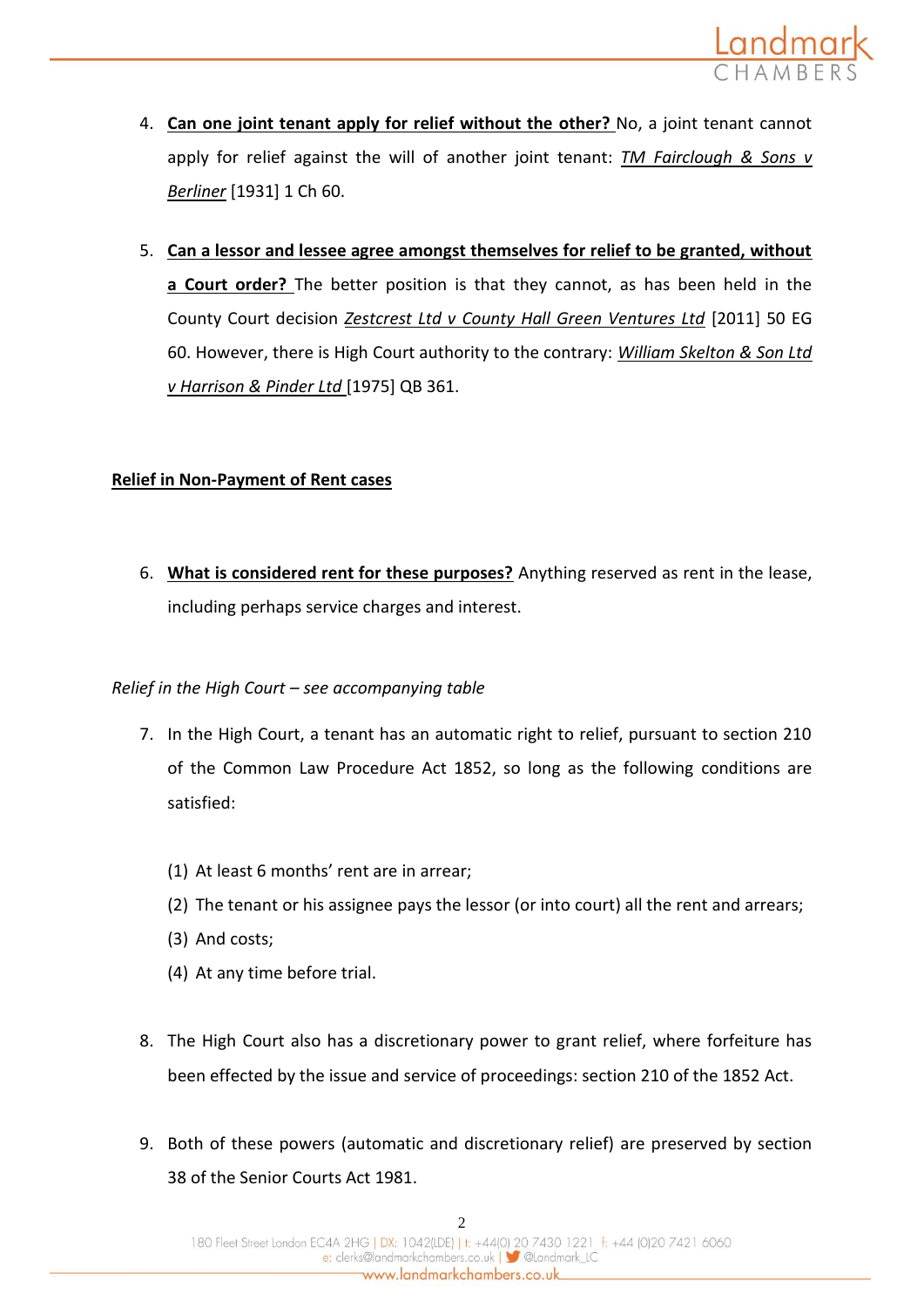

10. If the forfeiture has been effected by proceedings (rather than peaceable re-entry) the applicable time limit is 6 months from the execution of the possession order. If the forfeiture has been effected by peaceable re-entry, there is no absolute time limit but the limit of 6 months (from re-entry) will be applied by analogy: *Billson v Residential Apartments* [1992] 1 AC 494.

*Relief in the County Court – see accompanying table* 

- 11. If the lessor effects the forfeiture in the County Court, section 138 of the County Courts Act 1984 applies. The court can grant relief in one of three ways.
- 12. First, automatic relief could be granted pursuant to section 138(2):

If the lessee pays into court or to the lessor **not less than 5 clear days** before the **return day all the rent in arrear** and the **costs of the action**, the action shall cease, and the lessee shall hold the land according to the lease without any new lease.

- 13. For these purposes:
	- (1) The return day = the hearing date;
	- (2) All the rent in arrear = all the rent that was in arrear at the time when the lease was forfeited and would have fallen into arrears by the date of the hearing if the lease had not been forfeited: *Maryland Estates Ltd v Bar-Joseph* [1999] 1 WLR 83; see also *Thomas v Ken Thomas Ltd* [2007] EWCA Civ 1504 in which it was held that that "all the rent in arrear" did not include rent which had fallen due before the lease was forfeited but in respect of which the landlord had lost the right to forfeit due to waiver;
	- (3) Rent includes interest on the same;
	- (4) Costs = costs on the indemnity basis (see below)
- 14. Section 138(2) does not apply if the lessor is proceeding on the basis of a non-rent ground as well as a rent ground – see section 138(6).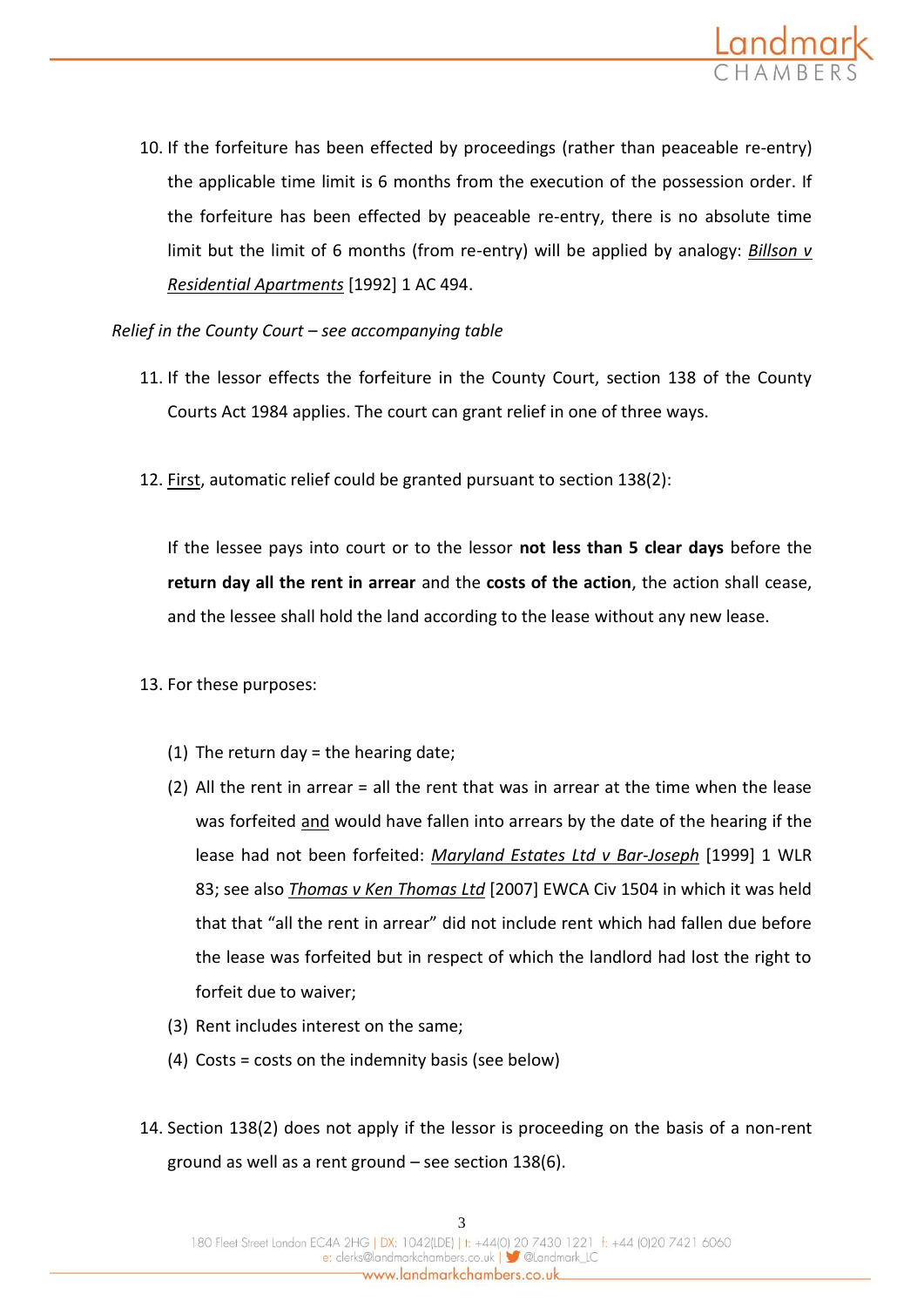

15. Second, relief could be granted pursuant to section 138(3):

# *(3) If—*

*(a) the action does not cease under subsection (2); and (b) the court at the trial is satisfied that the lessor is entitled to enforce the right of re-entry or forfeiture,*

*the court shall order possession of the land to be given to the lessor at the expiration of such period, not being less than 4 weeks from the date of the order, as the court thinks fit, unless within that period the lessee pays into court or to the lessor all the rent in arrear and the costs of the action.*

- 16. The Court may extend the period referred to above before possession of the land is recovered – see section 138(4).
- 17. If the lessee pays all the rent in arrear and costs, within the period in the order, he will hold the land according to the lease without any new lease – section 138(5).
- 18. An order made under section 138 must be in the correct form: Civil Procedure Rules, Form N27.
- 19. Third, relief could be granted pursuant to section 138(9A), if within six months from the date on which possession was recovered:

*(9A) Where the lessor recovers possession of the land at any time after the making of the order under subsection (3)(whether as a result of the enforcement of the order or otherwise) the lessee may, at any time within six months from the date on which the lessor recovers possession, apply to the court for relief; and on any such application the court may, if it thinks fit, grant to the lessee such relief, subject to such terms and conditions, as it thinks fit.*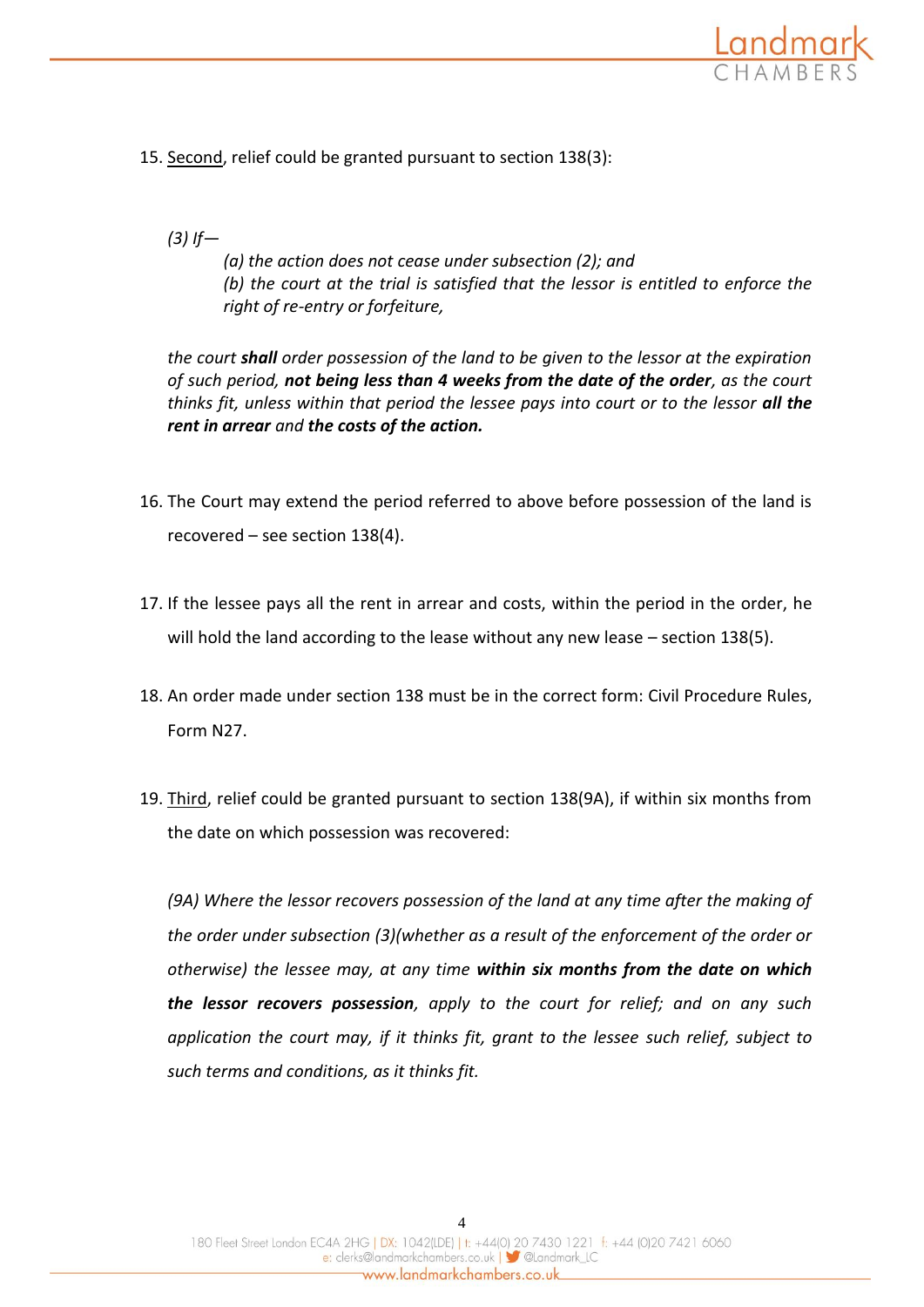

20. Finally, if the lessor physically re-entered rather than issued proceedings, the County Court has a discretionary power to grant relief from forfeiture within 6 months of the re-entry – section 139(2):

*(2) Where a lessor has enforced against a lessee, by re-entry without action, a right of re-entry or forfeiture as respects any land for non-payment of rent, the lessee may [...]at any time within six months from the date on which the lessor re-entered apply to the county court for relief, and on any such application the court may, if it thinks fit, grant to the lessee such relief as the High Court could have granted.* 

### **Relief in other cases – non-rent covenants**

*Practical preliminaries*

- 21. **When is the earliest an application can be made for relief from forfeiture?** The application can be made "where the lessor is proceeding, by action or otherwise, to enforce the forfeiture". A tenant may therefore apply for relief as soon as he receives a section 146 notice.
- 22. **Until what point in time can a tenant make an application for relief from forfeiture?** If the lessor effected the forfeiture by proceedings, an application for relief can be made until possession is recovered by the lessor, i.e. when the possession order has actually been enforced. If the lessor effected the forfeiture by peaceable re-entry, an application can technically be made at any time thereafter. However, in practice, a 6-month time limit from re-entry will be applied.
- 23. **In procedural terms, how does a tenant make an application for relief from forfeiture?** If the landlord issued proceedings to effect the forfeiture, the tenant can claim relief as a counterclaim. If not, the tenant will need to bring a free-standing claim for relief from forfeiture. Both would be governed by CPR part 55 (Possession Claims).
- 24. **What happens if a third party has obtained rights in the meantime, for example where the lessor has granted a lease of the property to a third party?** The existence of the third-party interest will be a relevant factor in the exercise of discretion to

5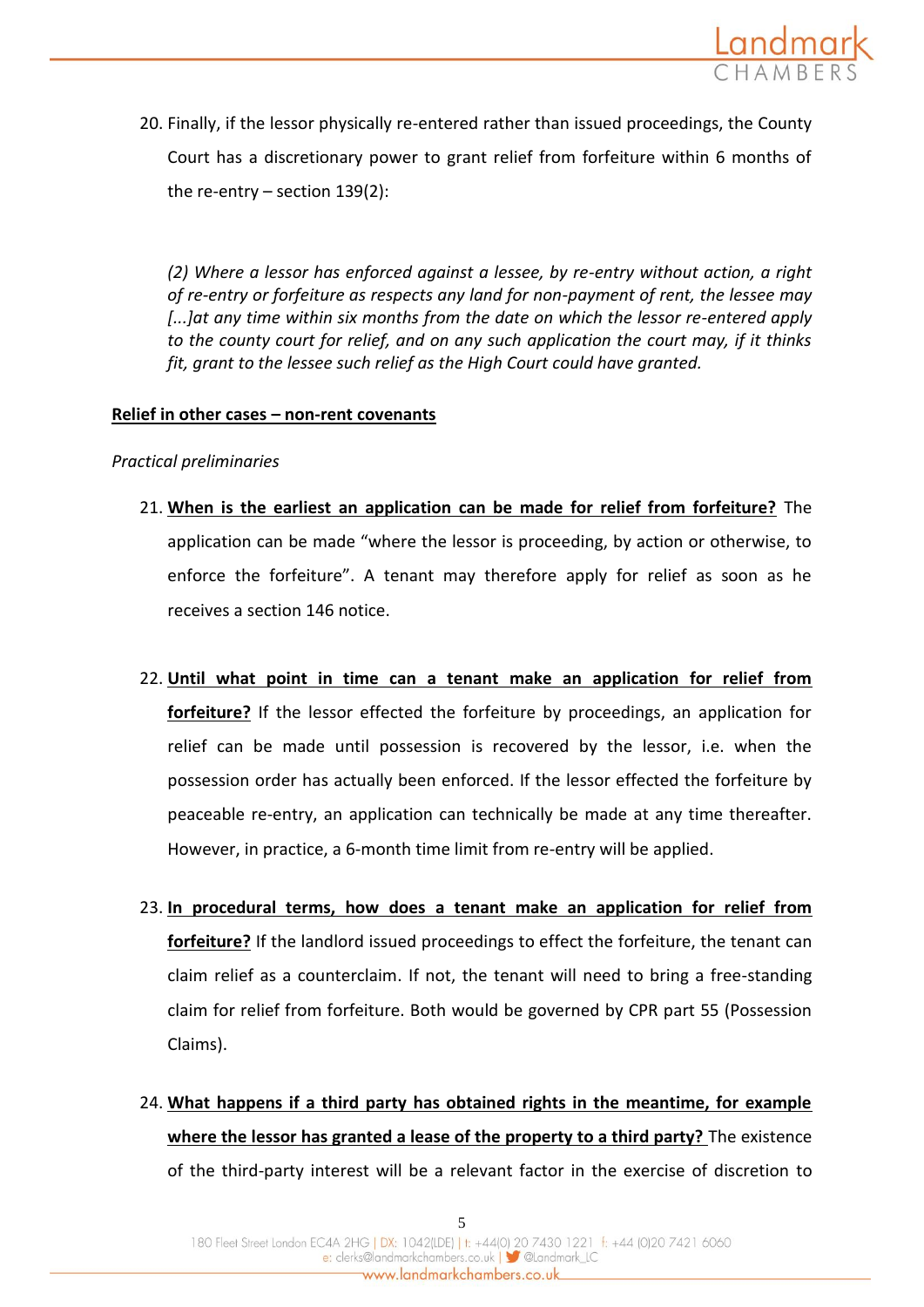

grant relief, but is certainly not a bar to relief. If relief is granted, the forfeit lease will be ordered to take effect in reversion to any lease to a third party. The former tenant then becomes the immediate reversioner to the new third-party tenant.

### *Discretion under section 146*

25. The power of the court to grant relief in respect of non-rent breaches is contained in section 146(2) of the Law of Property Act 1925:

*(2) Where a lessor is proceeding, by action or otherwise, to enforce such a right of reentry or forfeiture, the lessee may, in the lessor's action, if any, or in any action brought by himself, apply to the court for relief; and the court may grant or refuse relief, as the court, having regard to the proceedings and conduct of the parties under the foregoing provisions of this section, and to all the other circumstances, thinks fit; and in case of relief may grant it on such terms, if any, as to costs, expenses, damages, compensation, penalty, or otherwise, including the granting of an injunction to restrain any like breach in the future, as the court, in the circumstances of each case, thinks fit.*

- 26. The Court's discretion is a wide one, requiring an assessment of all the circumstances and the conduct of the parties, with regard to the guiding principle that the right to forfeit is merely security for the performance of the covenants in the lease.
- 27. A number of factors may be material to the exercise of the court's discretion:
	- (1) The nature and gravity of the tenant's breach together with the tenant's willingness and/or ability to put the breach right;
	- (2) Whether the breaches were committed wilfully or were mere oversights;
	- (3) Whether the circumstances of breach were beyond the tenant's control;
	- (4) Where the breach related to doing something that required prior consent, whether that consent could have been reasonably withheld;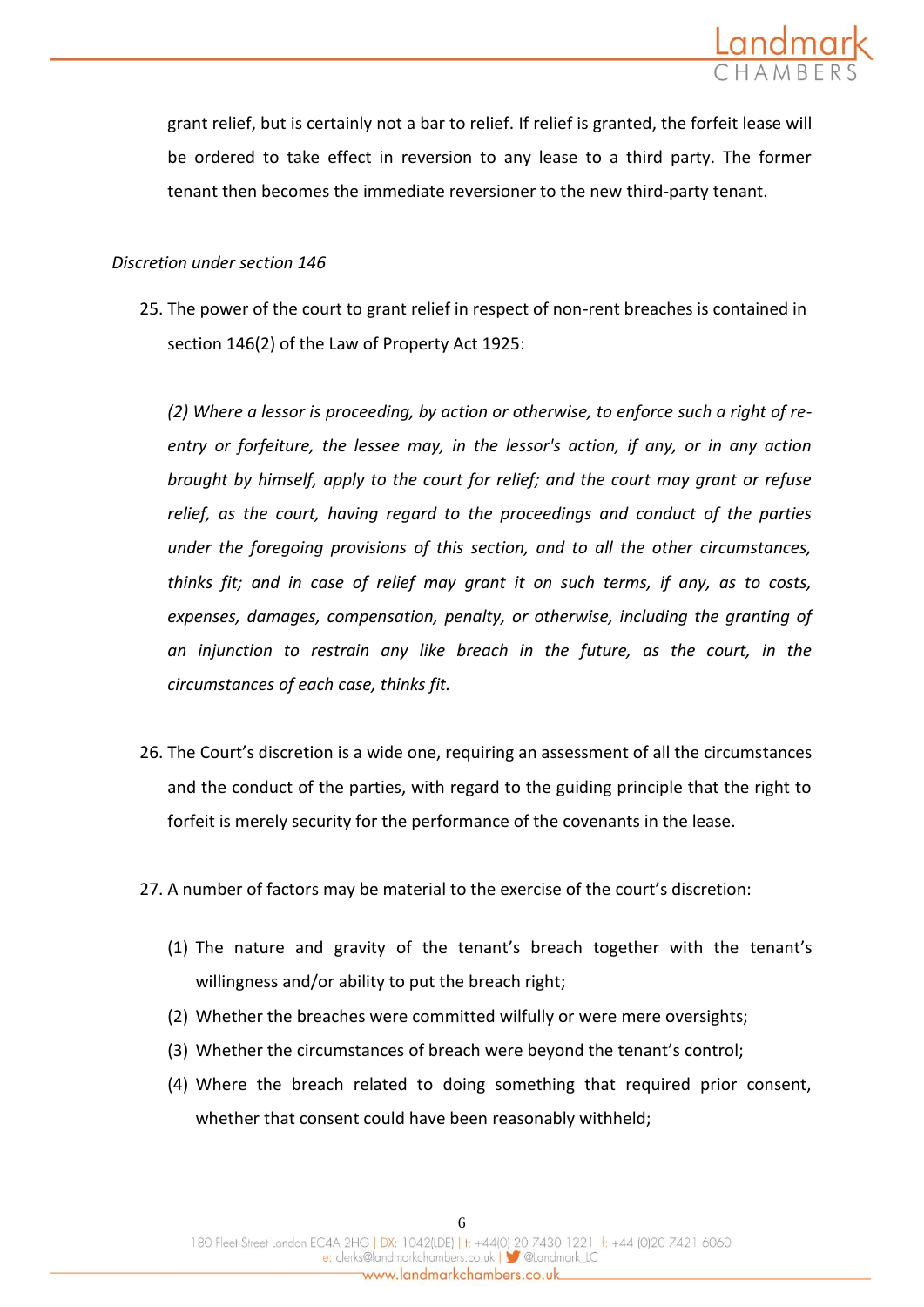

- (5) Whether the damage from the breach to the landlord is proportionate to the advantage he would obtain if no relief is granted;
- (6) The personal hardship of the tenant;
- (7) Other breaches of covenant beyond those that the landlord is forfeiting for: *Essex Furniture plc v National Provident Institution* [2001] L&TR 32;
- (8) Any delay by the tenant in seeking relief, the reasons for such delay and an prejudice to the landlord caused by such delay;
- (9) Whether third parties have obtained rights over the premises in the meantime;
- (10) The value of the property to be forfeited and any possible windfall to the landlord.

### *Terms of relief*

- 28. The object of relief is to put the landlord back in the position he would have been if not for the breach and forfeiture. The court has a broad discretion in respect of the terms of relief.
- 29. One of the more drastic, but not uncommon, terms of relief is one requiring the sale of the lease: see *Khar v Delbounty Ltd* (1998) 75 P&CR 232.

#### *Underlessees and Mortgagees*

- 30. Underlessees and mortgagees can seek relief from forfeiture under section 146(2): *Smith v Metropolitan City Properties Ltd* [1986] 1 EGLR 52.
- 31. In addition, section 146(4) provides:

*(4) Where a lessor is proceeding by action or otherwise to enforce a right of re-entry or forfeiture under any covenant, proviso, or stipulation in a lease, or for nonpayment of rent, the court may, on application by any person claiming as underlessee any estate or interest in the property comprised in the lease or any part thereof, either in the lessor's action (if any) or in any action brought by such person for that purpose, make an order vesting, for the whole term of the lease or any less*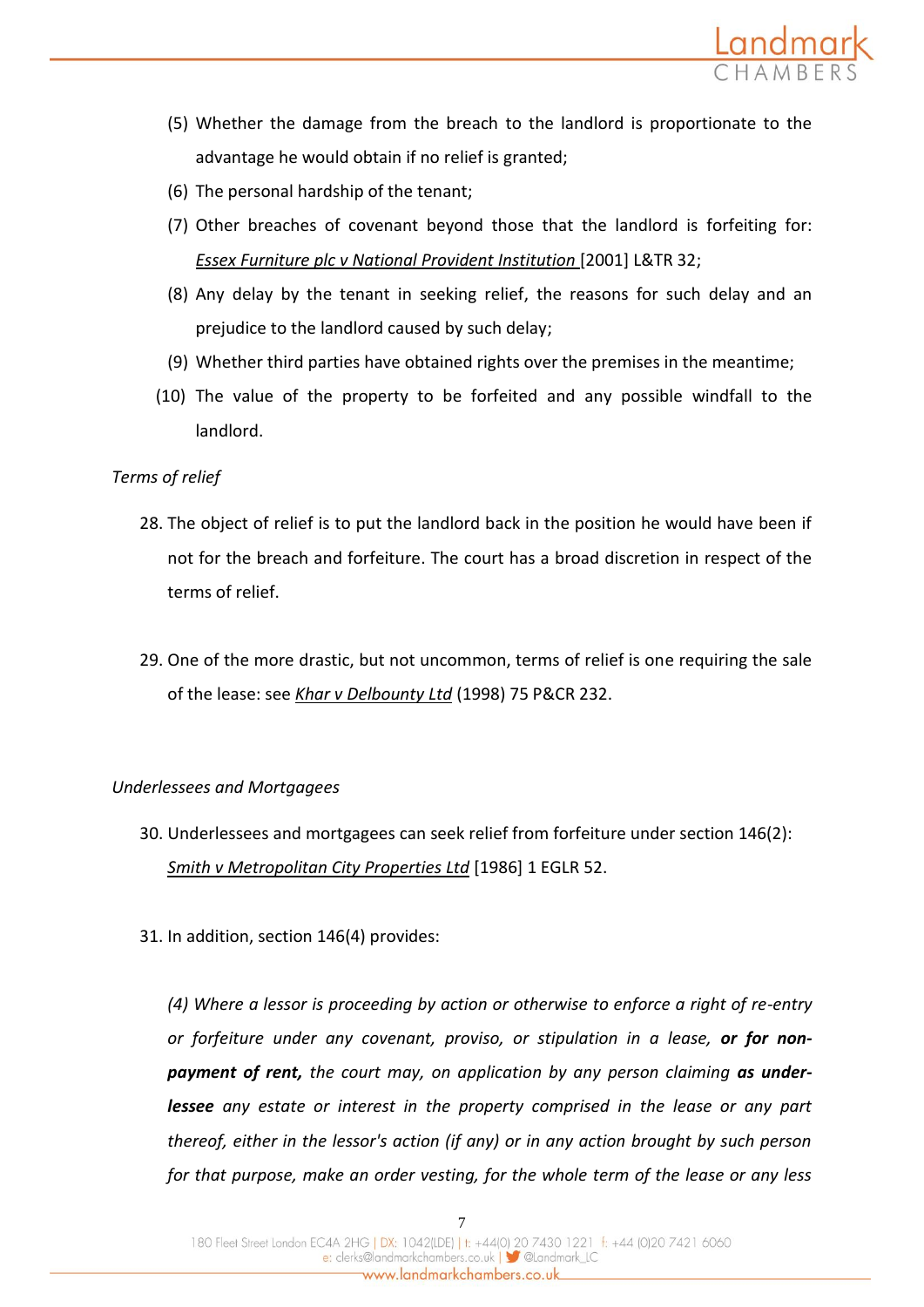

*term, the property comprised in the lease or any part thereof in any person entitled as under-lessee to any estate or interest in such property upon such conditions as to execution of any deed or other document, payment of rent, costs, expenses, damages, compensation, giving security, or otherwise, as the court in the circumstances of each case may think fit, but in no case shall any such under-lessee be entitled to require a lease to be granted to him for any longer term than he had under his original sub-lease.*

32. The key points to note are:

- (1) Section 146(4) by its express terms extends to non-payment of rent;
- (2) This power is used sparingly because the effect of section 146(4) is to foist upon the landlord a direct contractual relationship with someone whom he may not have chosen to contract with;
- (3) A vesting order pursuant to section 146(4) creates a new lease on the same terms as the old lease (save to the extent the court orders otherwise);
- (4) The vesting order is prospective in nature;
- (5) The court has a wide discretion in relation to the terms of the vested lease;
- (6) The term of the new lease cannot be longer than the term of the original underlease;
- (7) The underlessee must pay the costs of obtaining relief;
- (8) A mortgagee of leasehold by sub-demise or by way of legal mortgage is entitled to apply under section 146(4). Where the mortgagee obtains relief, a new term is vested in him but is held as a substituted security and the mortgagor has a right to redeem that security although the original lease has been forfeited: *Chelsea Estates Investment Trust Co v Marche* [1955] Ch 328.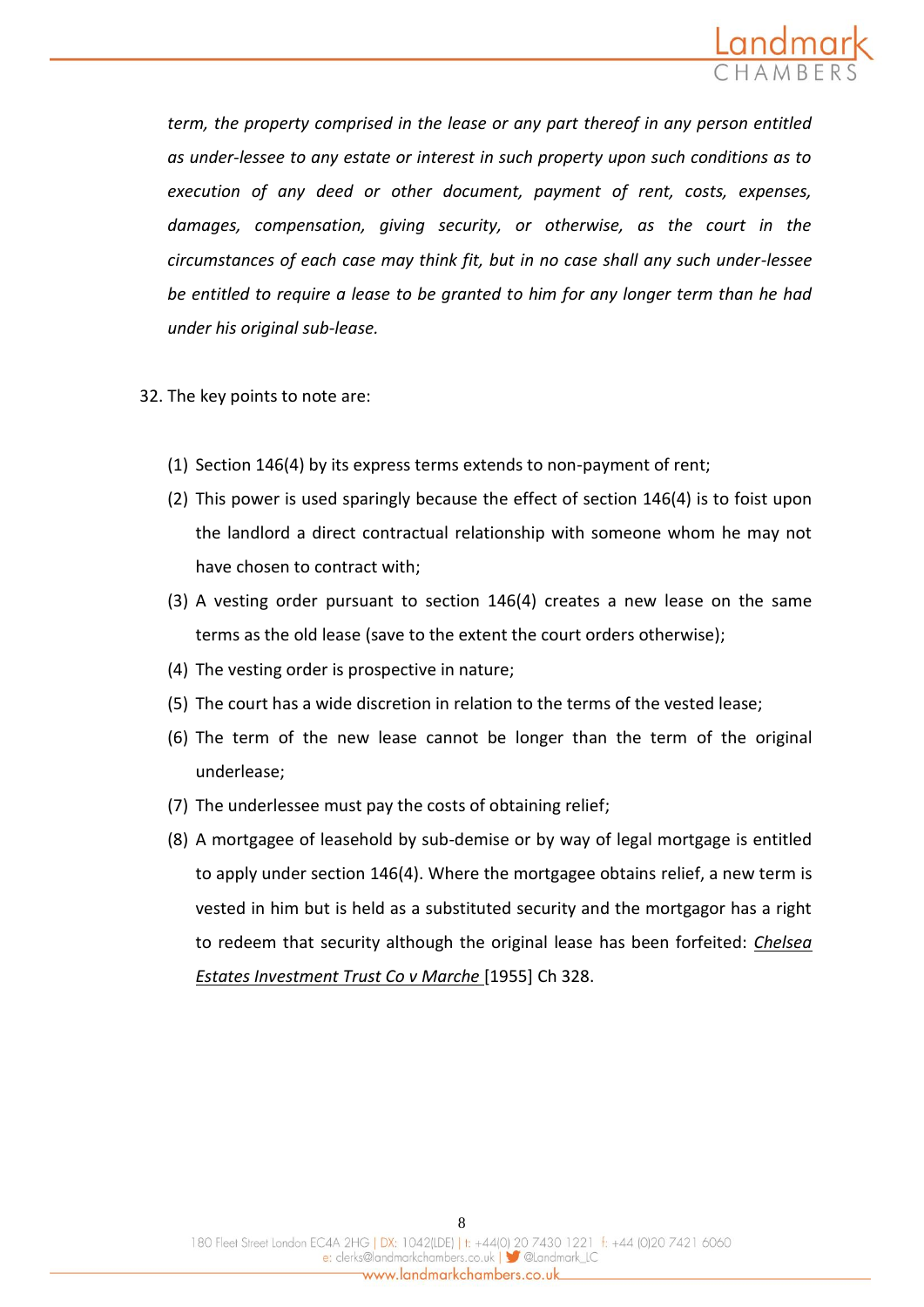

### **Costs**

33. If the court grants relief from forfeiture, the lessor is entitled to recover its costs, pursuant to section 146(3) of the Law of Property Act 1925:

*(3) A lessor shall be entitled to recover as a debt due to him from a lessee, and in addition to damages (if any), all reasonable costs and expenses properly incurred by the lessor in the employment of a solicitor and surveyor or valuer, or otherwise, in reference to any breach giving rise to a right of re-entry or forfeiture which, at the request of the lessee, is waived by the lessor, or from which the lessee is relieved, under the provisions of this Act.*

- 34. The usual order is for the tenant to pay the lessor's costs on the indemnity basis. This has been reaffirmed by the Court of Appeal in *Patel v K&J Restaurants Ltd* [2011] L&TR 6.
- 35. The principle behind this is expressed in *Fairview Investments Ltd v Sharma*, 1999 unreported by Chadwick LJ:

*"It is the lessee's conduct in breach of covenant which gives rise to the lessor's need to protect his interests. It follows that, if the lessee is to be relieved from forfeiture, it should be on terms that reflect that. The lessor should not be left in the position where he is out of pocket as a result of proper steps which he has taken to protect his legitimate interests"*

- 36. An exception to this is where the landlord has brought the forfeiture proceedings in circumstances which do not justify doing so: *Bland v Ingram's Estates Ltd (No 2)*  [2001] EWCA Civ 1088.
- 37. A court will give significant weight to a covenant in the lease providing for the tenant to indemnify the landlord against costs it may incur on or in connection with a forfeiture: *Church Commissioners v Ibrahim* [1997] 1 EGLR 13.